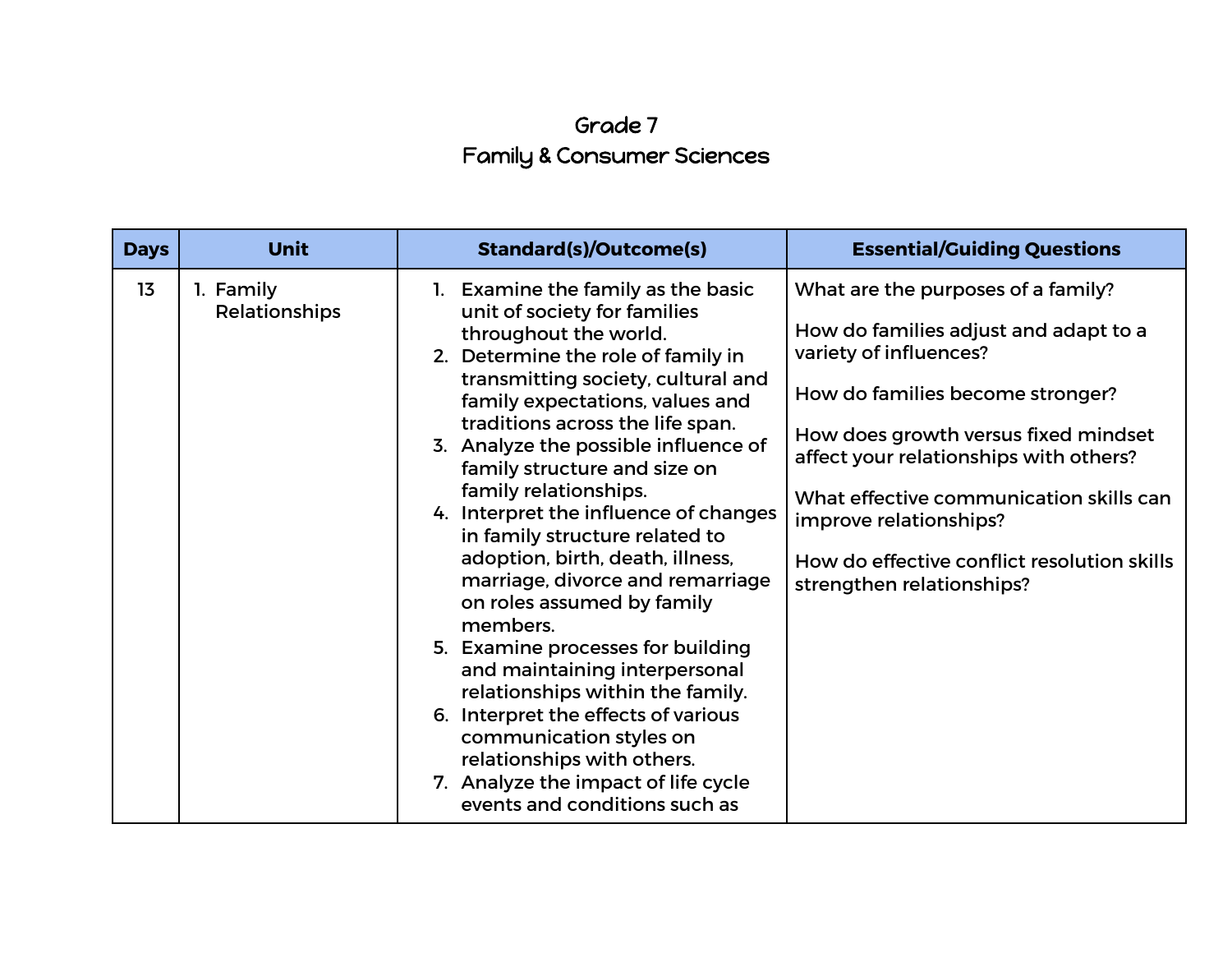|  | births, deaths, marriages,<br>adoptions and divorces on<br>relationships within the family.<br>8. Examine communication styles<br>and their effects on relationships<br>within the family.<br>9. Demonstrate verbal and<br>nonverbal behaviors and attitudes<br>that contribute to effective<br>communication within the family.<br>10. Evaluate effective listening and<br>feedback techniques that may be<br>used in connection with<br>communication within the family.<br>11. Employ problem-solving<br>approaches to manage conflict<br>within the family system.<br>12. Investigate nonviolent strategies<br>that may be used to resolve<br>conflict within the family. |  |
|--|-------------------------------------------------------------------------------------------------------------------------------------------------------------------------------------------------------------------------------------------------------------------------------------------------------------------------------------------------------------------------------------------------------------------------------------------------------------------------------------------------------------------------------------------------------------------------------------------------------------------------------------------------------------------------------|--|
|--|-------------------------------------------------------------------------------------------------------------------------------------------------------------------------------------------------------------------------------------------------------------------------------------------------------------------------------------------------------------------------------------------------------------------------------------------------------------------------------------------------------------------------------------------------------------------------------------------------------------------------------------------------------------------------------|--|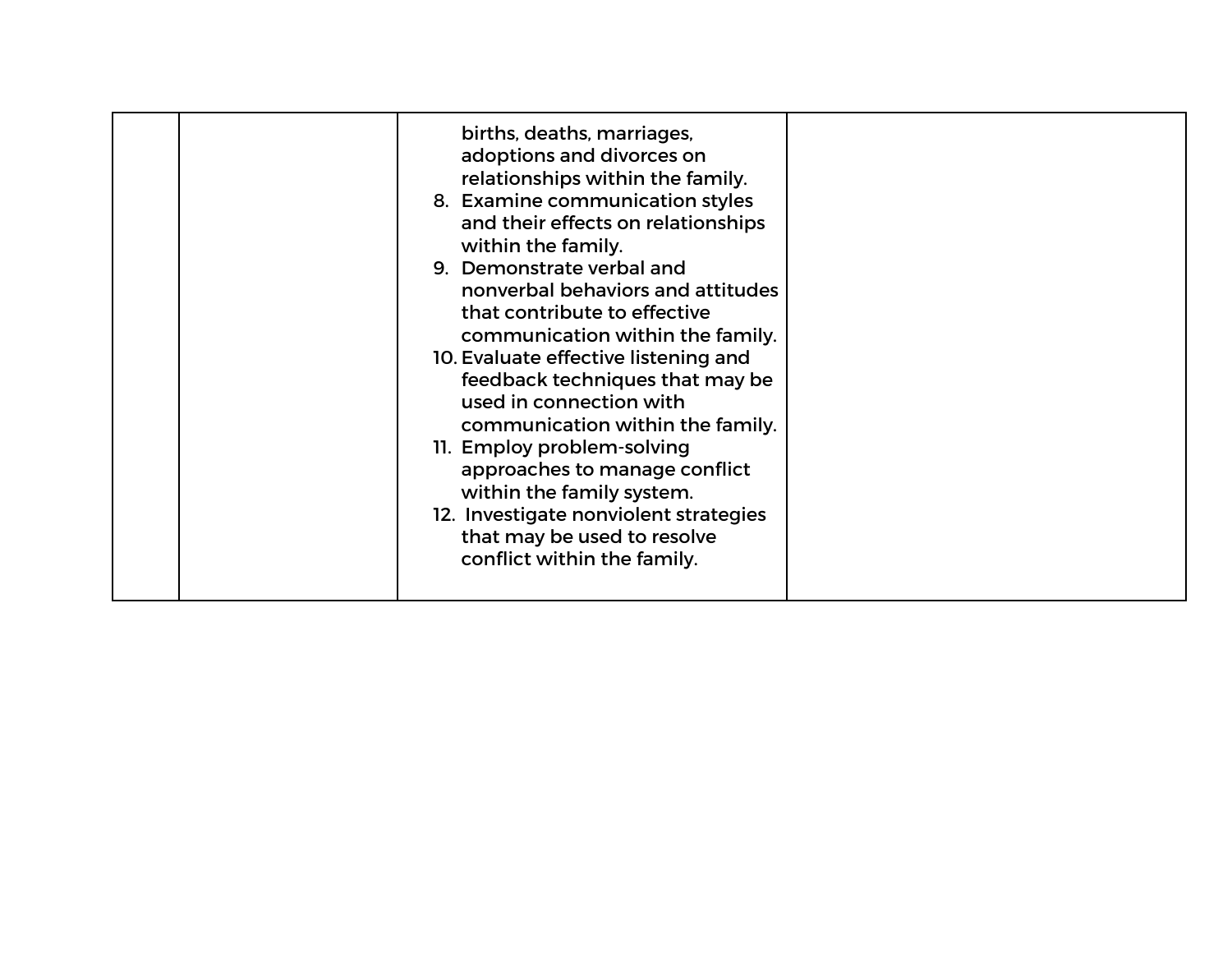| 8<br>2. Child Development |
|---------------------------|
|                           |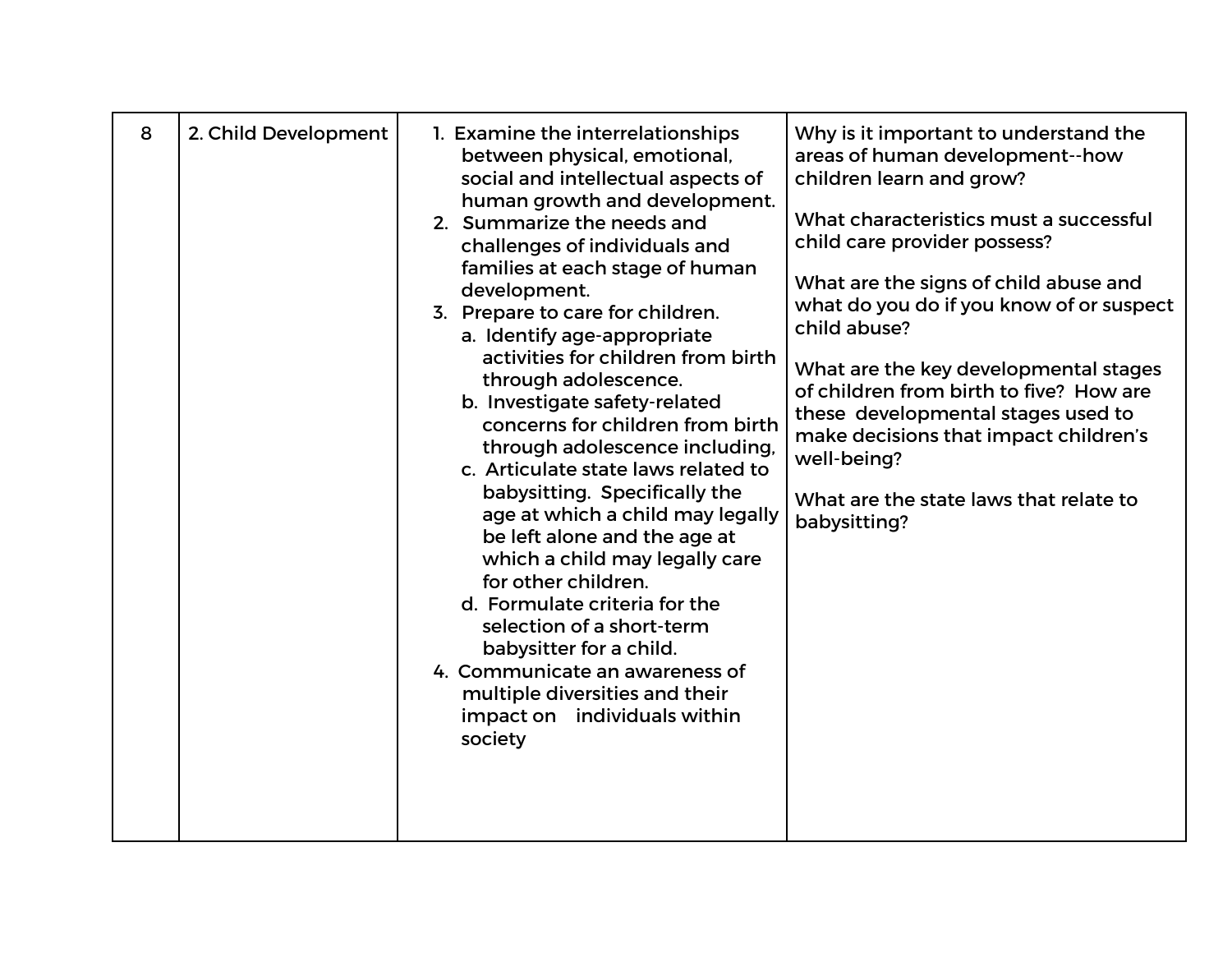| 15 | <b>Food Literacy</b> | 1. Explain the interrelationships<br>among nutritious food choices,<br>physical activity and<br>health/wellness.<br>2. Demonstrate the use of nutrition<br>information and resources to<br>determine healthy food choices.<br>a. Describe the roles and functions<br>of essential nutrients and give<br>examples of nutrient dense<br>foods including raw fruits and<br>vegetables, low-fat dairy, whole<br>grains and lean proteins.<br>b. Identify the major food sources<br>of essential vitamins and<br>minerals and explain the<br>benefits of consuming<br>adequate amounts of these<br>nutrients through a balanced<br>diet.<br>c. Discuss the importance of a<br>balanced diet that limits the<br>intake of and percentage of<br>calories from food and<br>beverages containing fats,<br>sodium, and added sugars.<br>d. Summarize the general trends<br>related to Dietary Reference<br>Intake recommendations from<br>the U.S. Department of | What is the relationship between food<br>choice, physical activity and overall<br>health and wellness?<br>What resources are available for me to<br>use to help me make wise food choices?<br>What factors do I consider as I examine<br>foods for their nutrition?<br>What are healthy food choices for me<br>based on nutritional value, variety and<br>moderation?<br>How does food portion size impact<br>health?<br>How do I balance my diet?<br>What are some factors to consider when<br>planning meals for my family?<br>How do the dietary guidelines relate to<br>me?<br>How can I make healthy fast food<br>choices?<br>What impacts the way families select<br>and prepare food? |
|----|----------------------|--------------------------------------------------------------------------------------------------------------------------------------------------------------------------------------------------------------------------------------------------------------------------------------------------------------------------------------------------------------------------------------------------------------------------------------------------------------------------------------------------------------------------------------------------------------------------------------------------------------------------------------------------------------------------------------------------------------------------------------------------------------------------------------------------------------------------------------------------------------------------------------------------------------------------------------------------------|----------------------------------------------------------------------------------------------------------------------------------------------------------------------------------------------------------------------------------------------------------------------------------------------------------------------------------------------------------------------------------------------------------------------------------------------------------------------------------------------------------------------------------------------------------------------------------------------------------------------------------------------------------------------------------------------|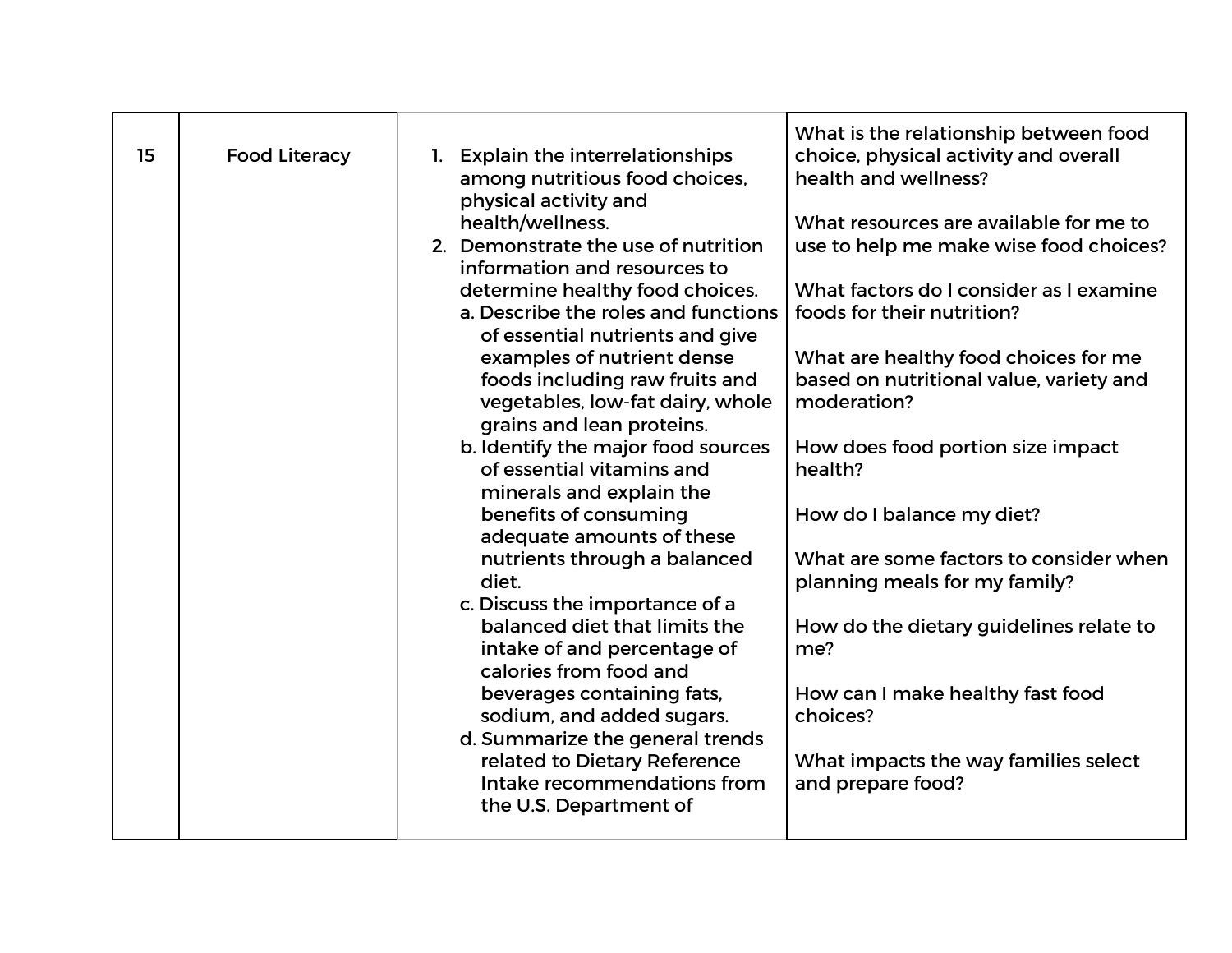|  | Agriculture.<br>e. Explain the terms "variety" and<br>"moderation" as related to daily<br>food choices.<br>3. Evaluate individual eating and<br>activity habits using the MyPlate<br>and the ABCs of the Dietary<br><b>Guidelines for Americans.</b><br>4. Explore the possible impact of the<br>following factors on the nutrition<br>and wellness practices associated<br>with family life:<br>a. Culture, religion and tradition.<br>b. The family's schedule and<br>available<br>time.<br>c. The family's socioeconomic<br>status.<br>d. Family values.<br>e. Life cycle changes.<br>f. Preferences and needs of<br>individual family members.<br>g. Allergies and medical<br>conditions 5. | How can food labels help me to select<br>and store food? |
|--|-------------------------------------------------------------------------------------------------------------------------------------------------------------------------------------------------------------------------------------------------------------------------------------------------------------------------------------------------------------------------------------------------------------------------------------------------------------------------------------------------------------------------------------------------------------------------------------------------------------------------------------------------------------------------------------------------|----------------------------------------------------------|
|  | 5. Establish practices to select and<br>prepare foods to conserve<br>resources and optimize nutrition,<br>health and wellness.<br>a. Review kitchen safety practices,<br>including fire and accident                                                                                                                                                                                                                                                                                                                                                                                                                                                                                            |                                                          |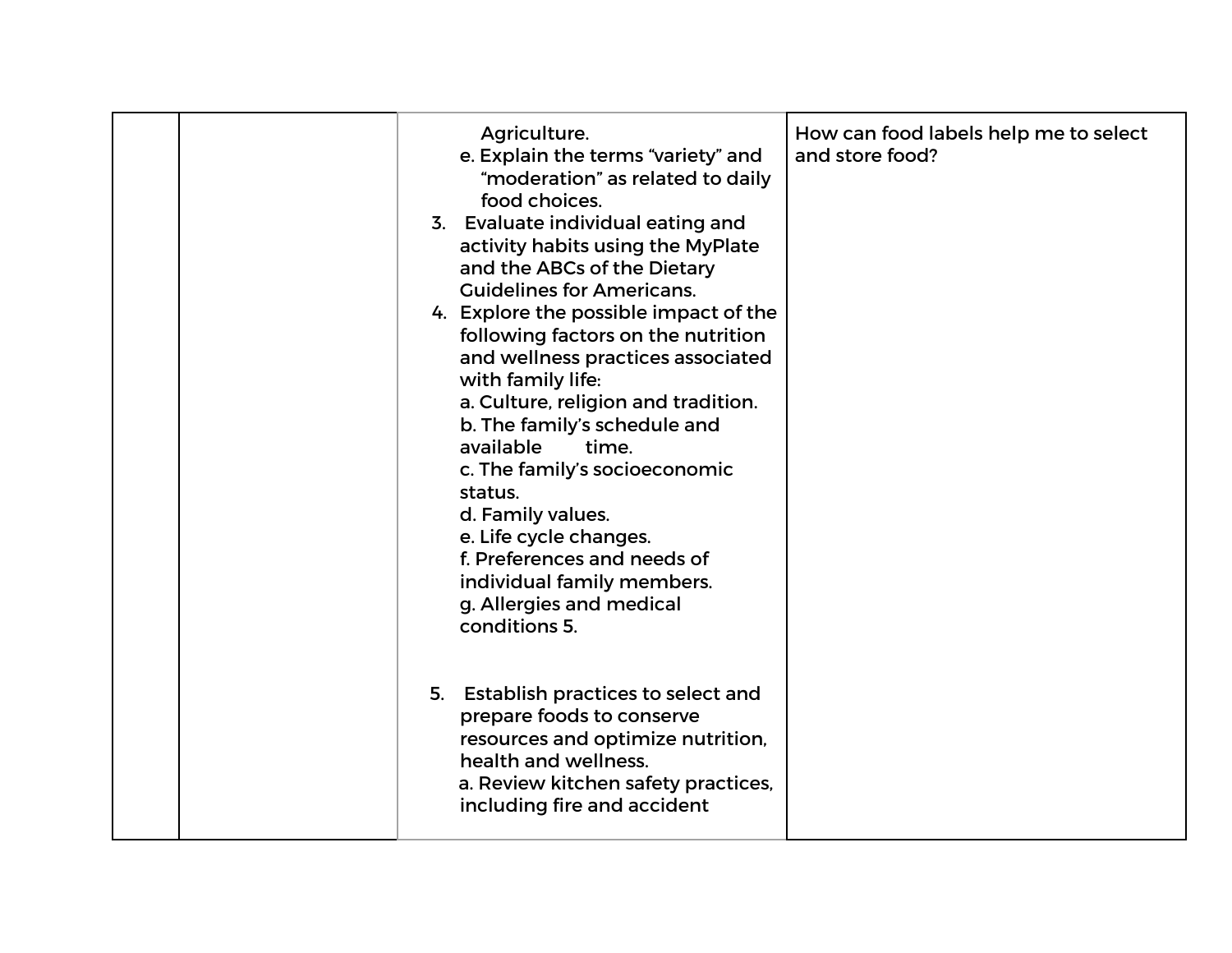|   |                                                 | prevention and food storage in<br>the preparation and service of<br>food.<br>b. Explore a variety of food<br>preparation methods as foods are<br>prepared to meet personal needs<br>for nutrition and wellness.<br>6. Use menu-planning skills (considering<br>budgeting and food presentation),<br>nutrition guidelines and food<br>presentation, to plan meals for a family.<br>7. Identify and use comparison-<br>shopping skills, including unit pricing<br>and labeling, to analyze food quality,<br>quantity and value in the selection and<br>procurement of food for families. |                                                                                                                                                                                                                                                                                                              |  |
|---|-------------------------------------------------|----------------------------------------------------------------------------------------------------------------------------------------------------------------------------------------------------------------------------------------------------------------------------------------------------------------------------------------------------------------------------------------------------------------------------------------------------------------------------------------------------------------------------------------------------------------------------------------|--------------------------------------------------------------------------------------------------------------------------------------------------------------------------------------------------------------------------------------------------------------------------------------------------------------|--|
| 5 | <b>Career &amp; College</b><br><b>Readiness</b> | 1. Students will examine the<br>relationships among education,<br>skills, career choices, economic<br>conditions, and income.<br>2. Students will make and justify<br>resource-based decisions<br>considering individual needs.<br>3. Students will explore career<br>related to individual, family and<br>human development.<br>a. Set and justify goals to<br>meet individual needs<br>Create an education<br>i.                                                                                                                                                                     | How is the goal setting process<br>used throughout the lifespan?<br>How do personal<br>interests/aptitudes relate to career<br>goals and decisions?<br>How do education and career<br>choice affect the well-being of the<br>individual and family?<br>How do personal behaviors<br>contribute to employment |  |